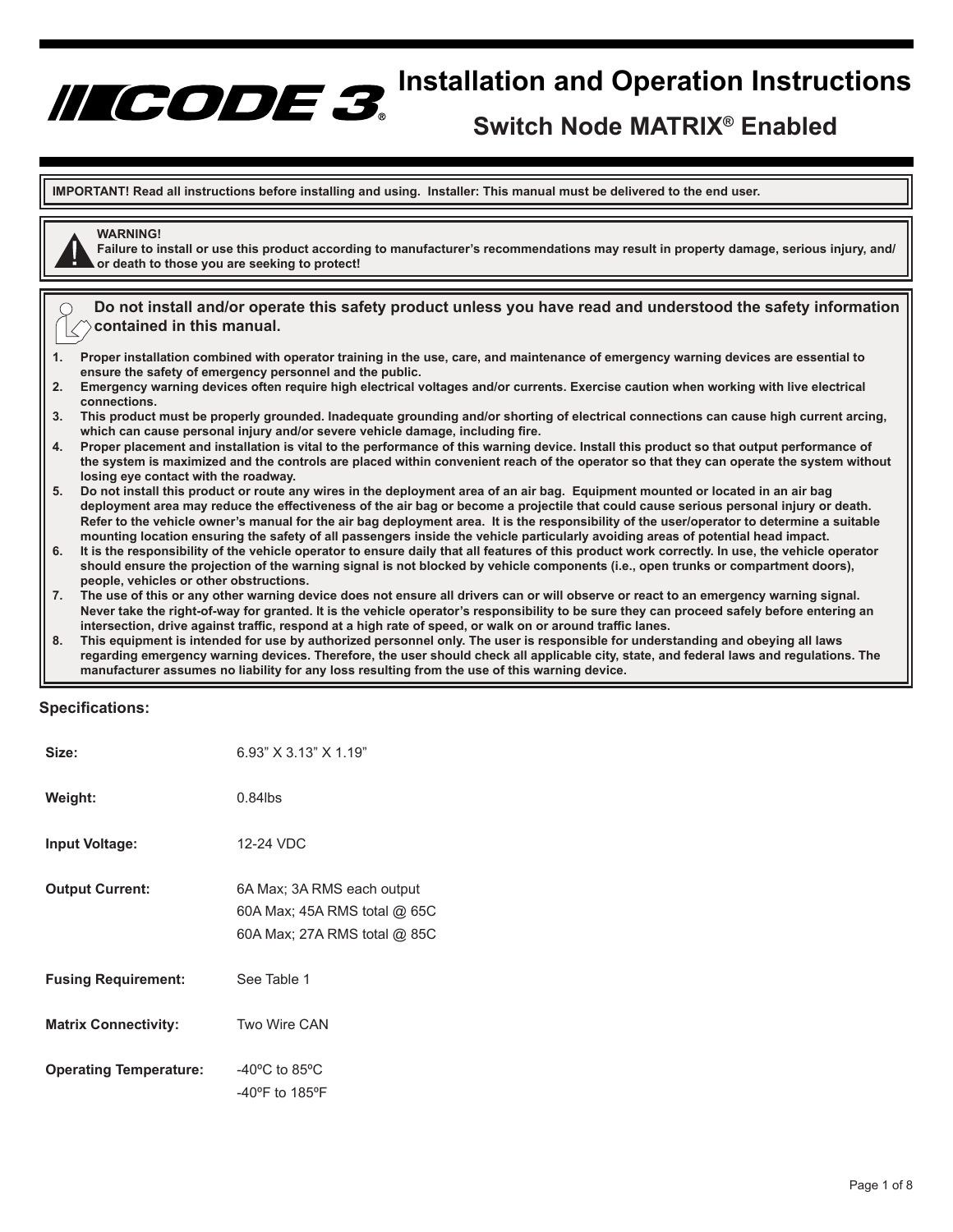# **Unpacking and Pre-Installation:**

Carefully remove the product and place it on a flat surface. Examine the unit for transit damage and locate all parts. If damage is found or parts are missing, contact the transit company or Code 3. Do not use damaged or broken parts. Ensure the product voltage is compatible with the planned installation.

# **Installation and Mounting:**

Before proceeding with installation, plan all wiring and cable routing. Mount on flat surface using at least 2 points of mounting, and ensure that wires/power cables are not pulling on product. Do not mount product face down on labels/indicator window. Ensure that no metal edge, or conductive points are pressing on the potted (bottom) side of the product. Pick a location to mount product that is away from vehicle exhaust, coolant lines or other items that get hot.



**Figure 2 Figure 3**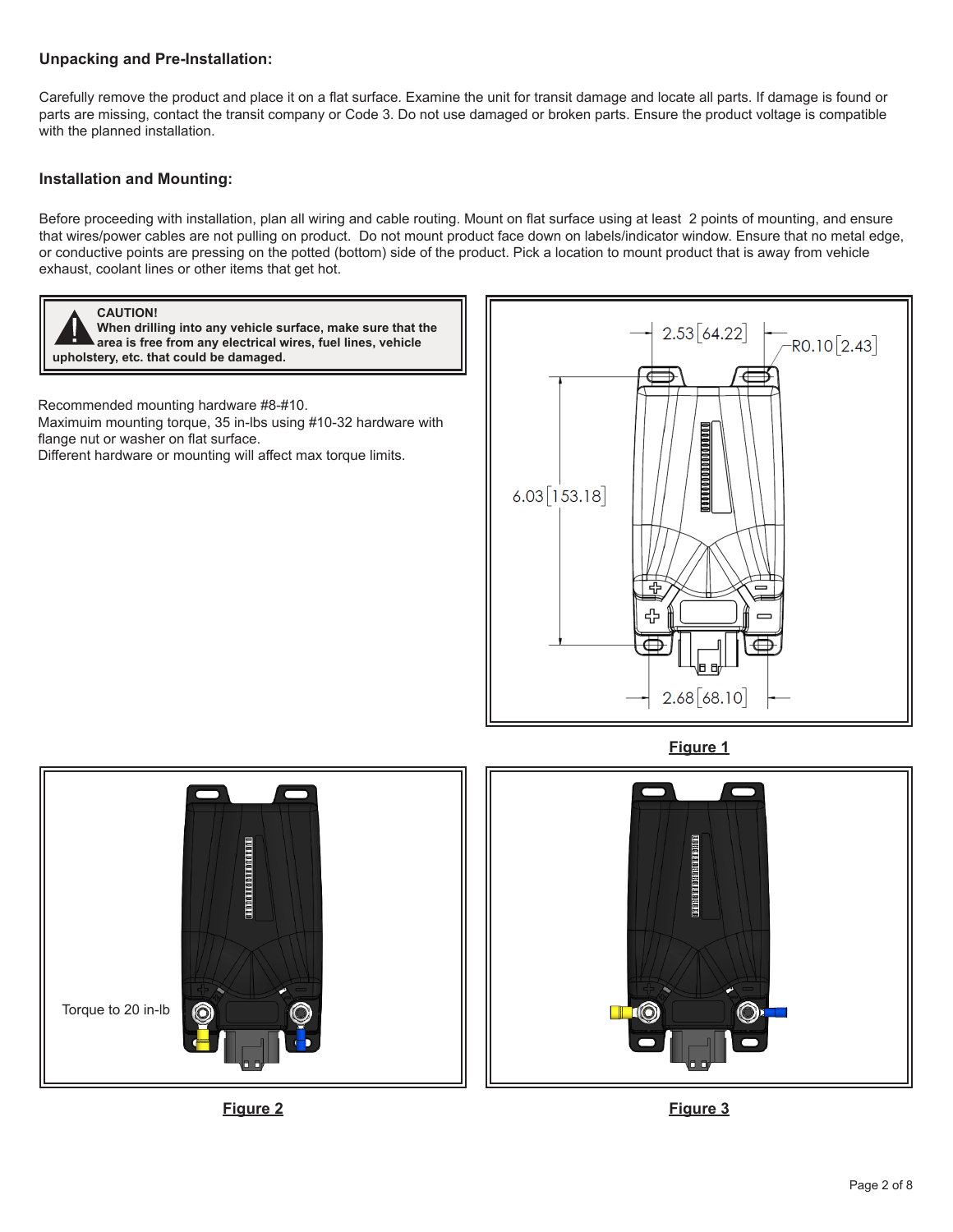# **Wiring Instructions:**

Using the appropriate ring terminal, connect a 14 AWG (min.)ground wire from a 12-24 VDC supply to the ground lug of the Switch Node (torque to 20 in-lb). It is not necessary to use a heavier gauge ground wire because most of the output current from the device does not return through the ground lug. Then, using the appropriate ring terminal, connect power wire (see Table 1 for size) from the same supply to the power lug of the Switch Node(torque to 20 in-lb). Install a fast blow, ATC style fuse in-line (see Table 1 for size). **Please note that the fuse holder selected by the installer must also be rated by its manufacturer to meet or exceed the corresponding fuse ampacity across the operating temperature.** See Figure 4 for details.

All Matrix compatible devices must also connect back to a central node, such as the Serial Interface Box or Z3 Serial Siren, to establish serial communication with the larger network. In this case, the Switch Node utilizes a bare wire, twisted pair. Connect the Yellow and Blue wires from the output harness to the central node as shown. See Figure 4 for details.

# **Notes:**

- **1. Larger wires and tight connections will provide longer service life for components. For high current wires it is highly recommended that terminal blocks or soldered connections be used with shrink tubing to protect the connections. Do not use insulation displacement connectors (e.g., 3M Scotchlock type connectors).**
- **2. Route wiring using grommets and sealant when passing through compartment walls. Minimize the number of splices to reduce voltage drop. All wiring should conform to the minimum wire size and other recommendations of the manufacturer and be protected from moving parts and hot surfaces. Looms, grommets, cable ties, and similar installation hardware should be used to anchor and protect all wiring.**
- **3. Fuses or circuit breakers should be located as close to the power takeoff points as possible and properly sized to protect the wiring and devices.**
- **4. Particular attention should be paid to the location and method of making electrical connections and splices to protect these points from corrosion and loss of conductivity.**
- **5. Ground termination should only be made to substantial chassis components, preferably directly to the vehicle battery.**
- **6. Circuit breakers are very sensitive to high temperatures and will "false trip" when mounted in hot environments or operated close to their capacity.**



**Figure 4**

**Please note, all unused output wires from the Switch Node should be tied off and electrically isolated. This is to prevent accidental contact with either power or ground**.

| <b>TABLE 1</b>                |                              |                         |                             |
|-------------------------------|------------------------------|-------------------------|-----------------------------|
| <b>Power Wire</b><br>$^{(+)}$ | <b>Fuse Rating</b><br>(Max.) | <b>Current</b><br>(RMS) | <b>Ground Wire</b><br>$(-)$ |
| 8 AWG                         | 60 A                         | 45 A                    | <b>14 AWG</b>               |
| <b>10 AWG</b>                 | 50 A                         | 35 A                    | <b>14 AWG</b>               |
| 12 AWG                        | 40 A                         | 25 A                    | <b>14 AWG</b>               |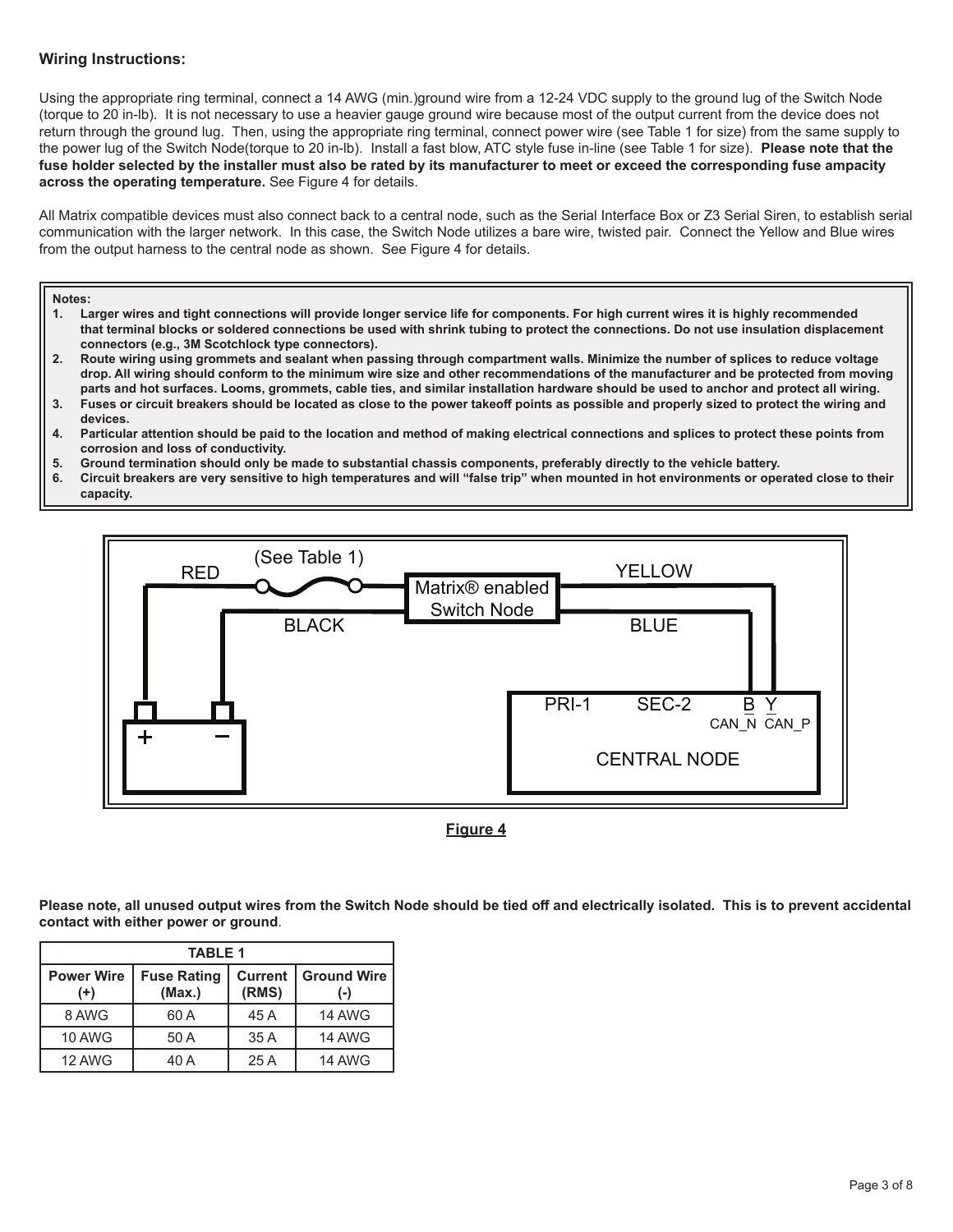# **Device Functionality:**



**Figure 5**

| <b>TABLE 2 - INDICATOR LED</b> |                                                                                                                                                                   |  |
|--------------------------------|-------------------------------------------------------------------------------------------------------------------------------------------------------------------|--|
| <b>LABEL</b>                   | <b>DESCRIPTION</b>                                                                                                                                                |  |
| 1                              | <b>OUTPUT 1 ACTIVE</b>                                                                                                                                            |  |
| $\mathfrak{p}$                 | <b>OUTPUT 2 ACTIVE</b>                                                                                                                                            |  |
| 3                              | <b>OUTPUT 3 ACTIVE</b>                                                                                                                                            |  |
| 4                              | <b>OUTPUT 4 ACTIVE</b>                                                                                                                                            |  |
| 5                              | <b>OUTPUT 5 ACTIVE</b>                                                                                                                                            |  |
| 6                              | <b>OUTPUT 6 ACTIVE</b>                                                                                                                                            |  |
| $\overline{7}$                 | <b>OUTPUT 7 ACTIVE</b>                                                                                                                                            |  |
| 8                              | <b>OUTPUT 8 ACTIVE</b>                                                                                                                                            |  |
| 9                              | <b>OUTPUT 9 ACTIVE</b>                                                                                                                                            |  |
| 10                             | <b>OUTPUT 10 ACTIVE</b>                                                                                                                                           |  |
| 11                             | <b>OUTPUT 11 ACTIVE</b>                                                                                                                                           |  |
| 12                             | <b>OUTPUT 12 ACTIVE</b>                                                                                                                                           |  |
| 13                             | <b>OUTPUT 13 ACTIVE</b>                                                                                                                                           |  |
| 14                             | <b>OUTPUT 14 ACTIVE</b>                                                                                                                                           |  |
| 15                             | <b>OUTPUT 15 ACTIVE</b>                                                                                                                                           |  |
| 16                             | <b>OUTPUT 16 ACTIVE</b>                                                                                                                                           |  |
| <b>STATUS</b>                  | POWER ON: 10x FLASH / 4 SECONDS<br>BOOTLOADER: 5x FLASH / SECOND<br>AWAKE: 1 FLASH / 2 SECONDS<br>ASLEEP: 30mSEC FLASH / CAN MESSAGE<br>DEVICE MODE: TBD (FUTURE) |  |
| <b>FAULT</b>                   | POWER ON: 10x FLASH / 4 SECONDS<br><b>OVER VOLTAGE: STEADY ON</b><br>SHORT CIRUIT: STEADY ON                                                                      |  |

| <b>TABLE 3 - OUTPUT HARNESS</b> |                     |                           |  |
|---------------------------------|---------------------|---------------------------|--|
| <b>COLOR</b>                    | <b>DESCRIPTION</b>  | <b>INIDIVIDUAL RATING</b> |  |
| BLUE W/WHITE                    | <b>OUTPUT 1</b>     | 6A MAX / 3A RMS           |  |
| BLUE W/ BLACK                   | OUTPUT <sub>2</sub> | 6A MAX / 3A RMS           |  |
| <b>WHITE</b>                    | <b>OUTPUT 3</b>     | 6A MAX / 3A RMS           |  |
| <b>WHITE W/ BLACK</b>           | <b>OUTPUT 4</b>     | 6A MAX / 3A RMS           |  |
| <b>RED W/ WHITE</b>             | <b>OUTPUT 5</b>     | 6A MAX / 3A RMS           |  |
| <b>RED W/ BLACK</b>             | OUTPUT 6            | 6A MAX / 3A RMS           |  |
| <b>ORANGE W/ WHITE</b>          | <b>OUTPUT 7</b>     | 6A MAX / 3A RMS           |  |
| ORANGE                          | OUTPUT 8            | 6A MAX / 3A RMS           |  |
| YELLOW W/ WHITE                 | <b>OUTPUT 9</b>     | 6A MAX / 3A RMS           |  |
| YELLOW W/ BLACK                 | <b>OUTPUT 10</b>    | 6A MAX / 3A RMS           |  |
| BI ACK W/ WHITE                 | OUTPUT 11           | 6A MAX / 3A RMS           |  |
| <b>BLACK W/ YELLOW</b>          | OUTPUT 12           | 6A MAX / 3A RMS           |  |
| <b>GRFFN</b>                    | <b>OUTPUT 13</b>    | 6A MAX / 3A RMS           |  |
| <b>GREEN W/ BLACK</b>           | <b>OUTPUT 14</b>    | 6A MAX / 3A RMS           |  |
| PURPLE W/ WHITE                 | OUTPUT 15           | 6A MAX / 3A RMS           |  |
| PURPLE                          | <b>OUTPUT 16</b>    | 6A MAX / 3A RMS           |  |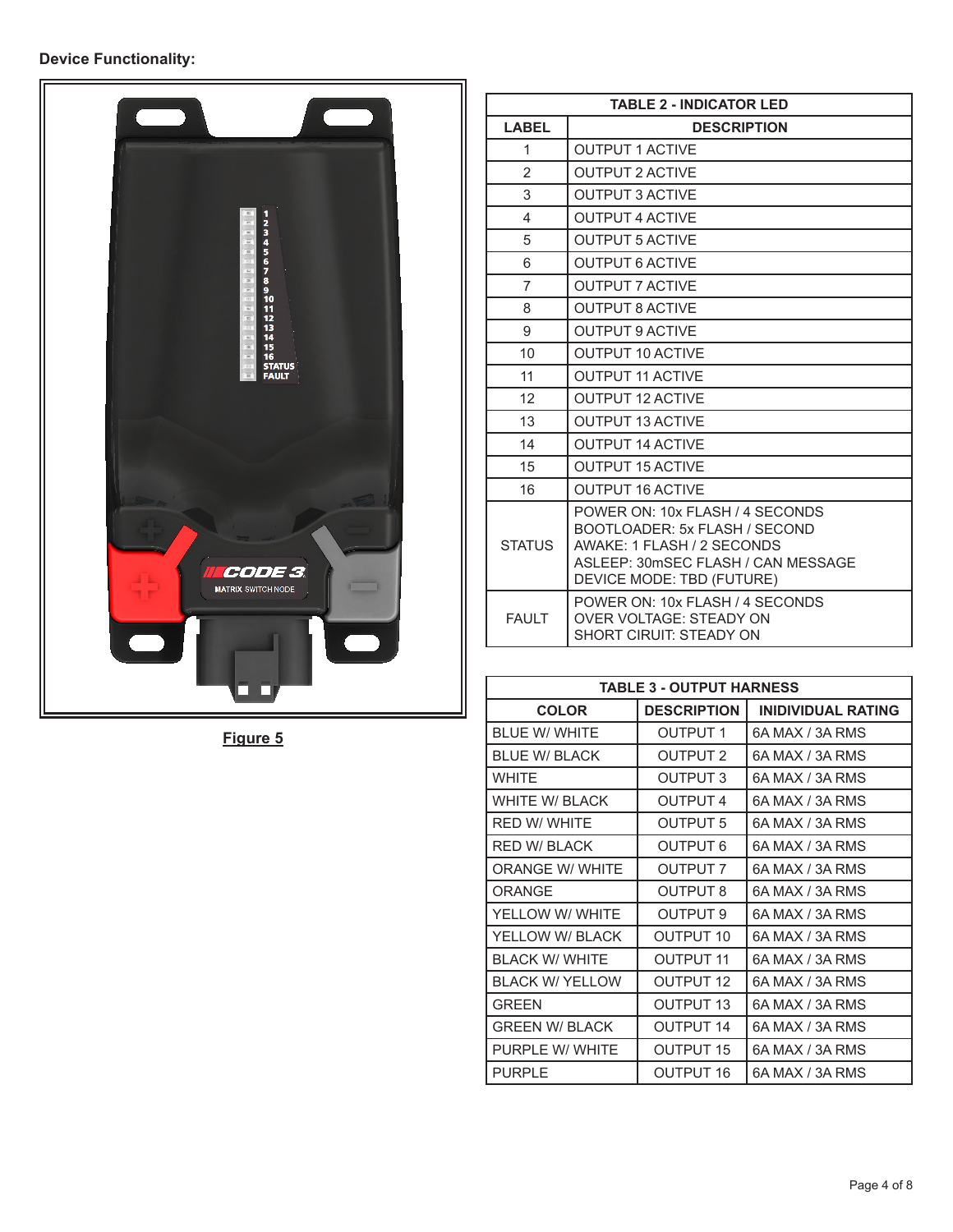# **Flash Patterns:**

| <b>Flash Pattern Table</b> |                    |            |                                       |                                          |                      |
|----------------------------|--------------------|------------|---------------------------------------|------------------------------------------|----------------------|
| "Flash<br>Pattern #"       | <b>Description</b> | <b>FPM</b> | <b>SAE Compliant</b><br><b>Timing</b> | <b>CA T13 Compliant</b><br><b>Timing</b> | <b>Duty</b><br>Cycle |
| 1                          | Single             | 75         | <b>YES</b>                            | <b>YES</b>                               | 44%                  |
| $\overline{2}$             | Double             | 75         | <b>YES</b>                            | <b>YES</b>                               | 43%                  |
| 3                          | Triple             | 75         | <b>YES</b>                            | <b>YES</b>                               | 42%                  |
| 4                          | Quad               | 75         | <b>YES</b>                            | <b>YES</b>                               | 42%                  |
| 5                          | Quint              | 75         | <b>YES</b>                            | <b>YES</b>                               | 43%                  |
| 6                          | <b>Triple Pop</b>  | 75         | <b>YES</b>                            | <b>YES</b>                               | 42%                  |
| $\overline{7}$             | Quad Pop           | 75         | <b>YES</b>                            | <b>YES</b>                               | 43%                  |
| 8                          | Single             | 150        | <b>YES</b>                            |                                          | 44%                  |
| 9                          | Double             | 150        | <b>YES</b>                            |                                          | 41%                  |
| 10                         | Triple             | 150        | <b>YES</b>                            |                                          | 41%                  |
| 11                         | Quad               | 150        | <b>YES</b>                            |                                          | 38%                  |
| 12                         | Quint              | 150        | <b>YES</b>                            |                                          | 35%                  |
| 13                         | <b>Triple Pop</b>  | 150        | <b>YES</b>                            |                                          | 38%                  |
| 14                         | Quad Pop           | 150        | <b>YES</b>                            |                                          | 35%                  |
| 15                         | Single             | 375        |                                       |                                          | 44%                  |
| 16                         | <b>NFPA Quad</b>   | 75         | <b>YES</b>                            | <b>YES</b>                               | 43%                  |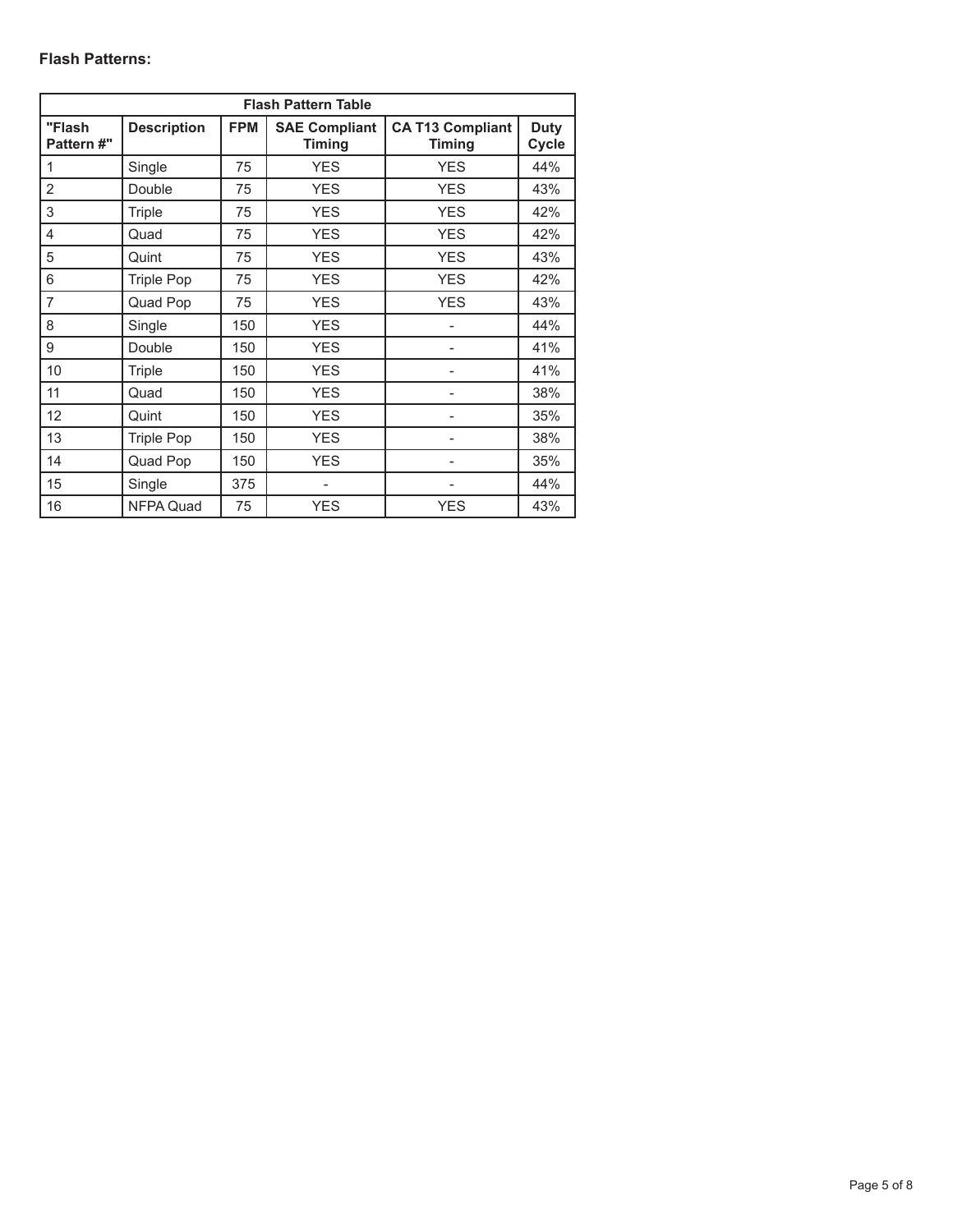# **Feature Descriptions:**

Load Rating: The installer must ensure that both the individual output current ratings, as well as the overall current ratings, are not exceeded. If either of these two ratings are exceeded during normal operation, one or more outputs may report a short circuit event and cease to function. Also, please note that the overall current ratings are reduced when the ambient temperature exceeds 65C. See Specifications for further detail.

*Flashing Outputs:* Outputs configured to be flashing are typically connected to directional light modules. These are identified in the Matrix software as either Single or Dual wire output types and are able to be configured with a dim setting. Flashing outputs CANNOT be "ganged", or wired together to drive loads which exceed the individual output current ratings.

*Load Management:* Outputs configured to be non-flashing can be connected to a wide variety of products, whether lighting or otherwise. These are identified in the Matrix software as Load Management outputs and are NOT able to be configured with a dim or flash pattern setting. When using a Load Management output setting, the outputs involved CAN be "ganged", or wired together to drive loads which exceed the individual output current ratings. For example, (4) individual outputs may be wired together to drive a load which pulls (4) x 6A Max, or 24 Max. Please note, however, that the RMS current must still be followed. So then (4) x 3A RMS yields 12A RMS. Please also note that only wire color pairs may be configured in this way. See the Matrix software for a list of available wire color combinations.

*Short Circuit:* In the event of a short circuit event, the output(s) involved will cease to function. The FAULT LED will be illuminated, and the affected output LEDs will not illuminate. The only way to recover from this event is to power cycle the Switch Node, after checking all output wiring for defects and / or shorted loads downstream.

*Capacitive Loading:* Certain output loads, such as directional light modules, may have capacitors inside them which draw a very large, peak inrush current at turn on. As more and more directional light modules are connected to the switch node, there comes a point where the vehicle supply cannot quickly provide the inrush current which the lights demand. So these recommended counts are provided to help installers avoid nuisance short circuit faults. Individual circumstances may vary, however, based upon a number of factors. When in doubt, use a larger power wire, up to 8AWG.

| <b>TABLE 4 - 12V SYSTEM</b> |                                 |           |           |
|-----------------------------|---------------------------------|-----------|-----------|
|                             | <b>Total # of Light Modules</b> |           |           |
| Lights per Output           | $\leq 25$                       | $\leq$ 32 | $\leq 48$ |
|                             | $\leq 5$                        | < 4       | $\leq$ 3  |

| <b>TABLE 5 - 24V SYSTEM</b> |                          |           |           |
|-----------------------------|--------------------------|-----------|-----------|
|                             | Total # of Light Modules |           |           |
| Lights per Output           |                          | $\leq 18$ | $\leq$ 32 |
|                             |                          | $\leq$ 3  | くク        |

*Hot Start:* If the Switch Node is physically power cycled when it's internal temperature exceeds 70C (158F), the outputs which are configured to be flashing may be deliberately dimmed. This is to prevent the risk of potential thermal runaway during a hot start. However, once the Switch Node cools down below 70C internal for the first time, it will resume normal output intensity thereafter. Flashing outputs will only be dimmed when the overall RMS current or temperature rating has been exceeded.

*Sleep:* When the configured sleep timer in the central node expires, the Switch Node goes to sleep along with the rest of the system. This is in order to reduce power drawn from the vehicle battery. During this time, the Switch Node STATUS LED will flash briefly, but only upon receipt of a recurring status message from the central node. All other Switch Node functions will not available until the central node resumes normal operation, in response to its ignition wire input.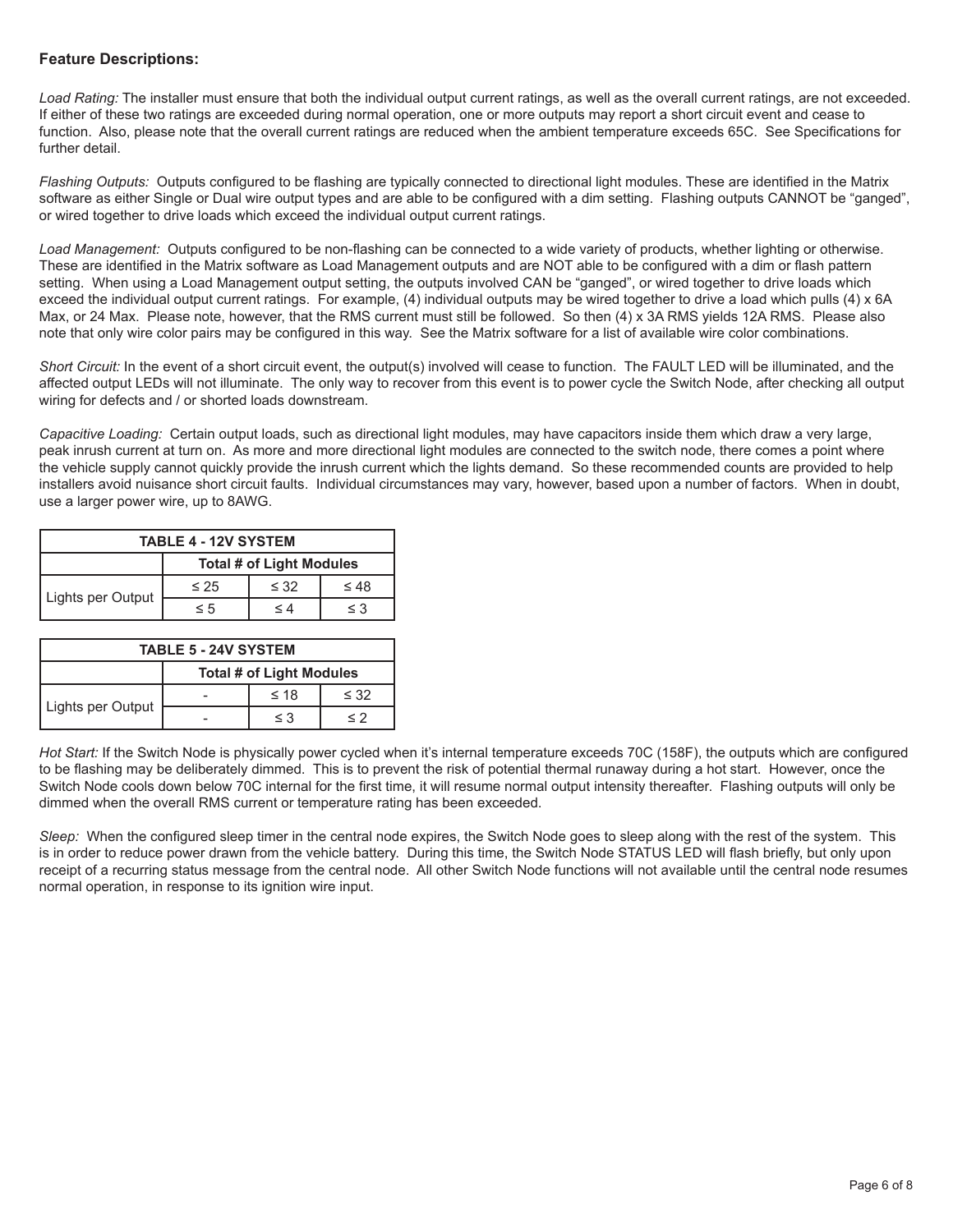# **Troubleshooting:**

| Problem           | <b>Possible Cause(s)</b> | <b>Comments / Response</b>                                                                                                                                                                                                                                                                                                                                                                                                                                                                                                                                                                                                                                                                            |  |  |
|-------------------|--------------------------|-------------------------------------------------------------------------------------------------------------------------------------------------------------------------------------------------------------------------------------------------------------------------------------------------------------------------------------------------------------------------------------------------------------------------------------------------------------------------------------------------------------------------------------------------------------------------------------------------------------------------------------------------------------------------------------------------------|--|--|
|                   | Faulty wiring            | Ensure power and ground connections to the product are secured. Remove and reconnect the<br>power wire to the vehicle battery.                                                                                                                                                                                                                                                                                                                                                                                                                                                                                                                                                                        |  |  |
| No Power          | Input Voltage            | The product is equipped with an over voltage lockout circuit. During a sustained overvoltage<br>event, the Product inside will maintain communication with the rest of the Matrix network, but<br>disable power out to the output harness. Look for the solid amber FAULT LED. Ensure that<br>input voltage does not exceed the specified range for your particular product. When overvoltage<br>occurs, the input must temporarily drop ~1V below the maximum limit in order to resume normal<br>operation.                                                                                                                                                                                          |  |  |
|                   | <b>Blown fuse</b>        | The product may have blown an upstream fuse. Check and replace fuse if necessary.                                                                                                                                                                                                                                                                                                                                                                                                                                                                                                                                                                                                                     |  |  |
| No Communication  | Sleep State              | An ignition wire input is first required to bring the central node out of a sleep state. From that<br>point, the central node controls the status of all other Matrix compatible devices, including the<br>Switch Node. If the product is active, you should see a flashing green STATUS LED inside the<br>Switch Node housing. See the installation manual of the customer selected central node for fur-<br>ther troubleshooting of the ignition input. See the Table 2 for more information on the STATUS<br>LED.                                                                                                                                                                                  |  |  |
|                   | Connectivity             | Ensure that the bare wire, twisted pair cable is securely connected back to a central node. En-<br>sure that the proper polarity of the pair is followed, i.e. the blue and yellow wires are connected<br>to B / Y or CAN P / N                                                                                                                                                                                                                                                                                                                                                                                                                                                                       |  |  |
| <b>Bad Output</b> | No Response              | Ensure that the desired output has been configured properly in the Matrix Software.<br>Ensure that the system state is not overriding the desired output. For example, if the output is<br>configured to turn off when the system is in Park Kill, verify that your vehicle is not in Park.<br>Ensure that the corresponding Output LED is illuminated inside the switch node housing, when<br>active. Ensure that the output wiring is free of damage and securely connected to the output<br>load.                                                                                                                                                                                                  |  |  |
|                   | <b>Short Circuit</b>     | In the event of an output short circuit, the amber FAULT LED will be illuminated. A quick way to<br>determine which outputs are affected is to push a configuration to the switch node which turns<br>on all outputs. The affected Output LEDs will not turn on. Ensure that those particular output<br>wires are free of damage and securely connected to their output loads. Then check continuity<br>from those particular output loads to ground. Also, ensure that the capacitive loading of the af-<br>fected outputs is not excessive. For example, review the recommended directional light module<br>count per output as described in Device Functionality $\rightarrow$ Capacitive Loading. |  |  |